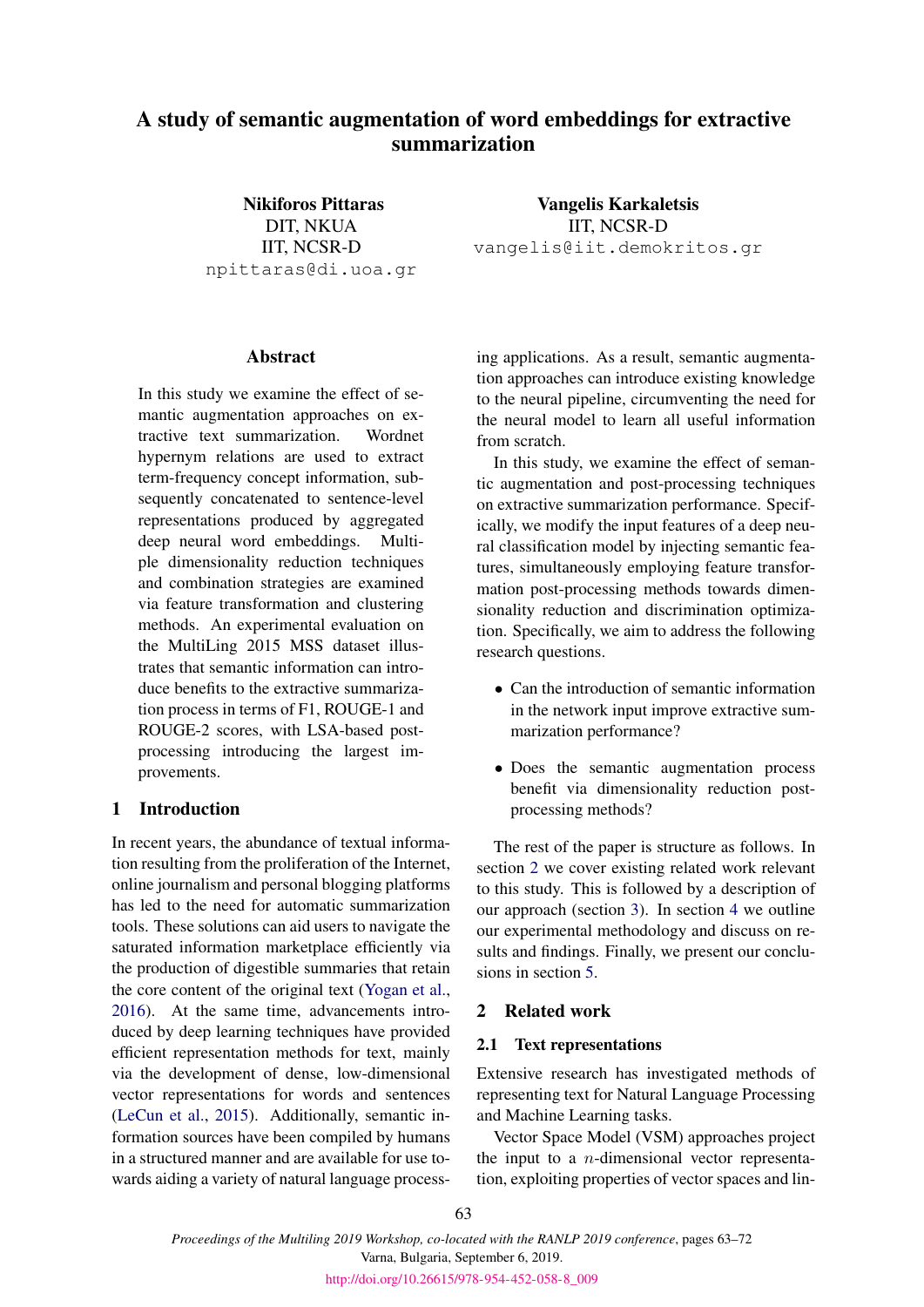ear algebra techniques for cross-document operations. Approaches like the Bag-of-Words [\(Salton](#page-9-1) [et al.,](#page-9-1) [1975\)](#page-9-1) have become popular baselines, mapping the occurence of an input term (e.g. a word) to their occurence frequencies in the text. Modifications to the model include refinements in the term weighting strategy such as DF and TF-IDF normalizations [\(Yang,](#page-9-2) [1997;](#page-9-2) [Salton and Buckley,](#page-9-3) [1988\)](#page-9-3), term preprocessing such as stemming and lemmatization [\(Jivani et al.,](#page-8-1) [2011\)](#page-8-1), and others. Further, sentence and phrase-level terms are examined [\(Scott and Matwin,](#page-9-4) [1999\)](#page-9-4), along with n-gram approaches, which consider n-tuple occurences of terms instead [\(Brown et al.,](#page-7-0) [1992;](#page-7-0) [Katz,](#page-8-2) [2003;](#page-8-2) [Post](#page-8-3) [and Bergsma,](#page-8-3) [2013\)](#page-8-3).

Other approaches encode term co-occurence information via representation learning, relying on the distributional hypothesis [\(Harris,](#page-7-1) [1954\)](#page-7-1) to capture semantic content. At the same time, the need to circumvent the curse of dimensionality [\(Hastie](#page-7-2) [et al.,](#page-7-2) [2005\)](#page-7-2) of term-weight feature vectors has led to the production dense, rather than sparse representations. Early such examples used analytic matrix decompositions on co-occurence statistics [\(Jolliffe,](#page-8-4) [2011;](#page-8-4) [Deerwester et al.,](#page-7-3) [1990;](#page-7-3) [Horn and](#page-8-5) [Johnson,](#page-8-5) [2012\)](#page-8-5), while more recently, vector embeddings are iteratively optimized learned by analyzing large text corpora using local word context in a sliding window fashion [\(Mikolov et al.,](#page-8-6) [2013a](#page-8-6)[,b\)](#page-8-7), or using pre-computed pairwise word co-occurences [\(Pennington et al.,](#page-8-8) [2014\)](#page-8-8). More refined methods break down words to subword units [\(Bojanowski et al.,](#page-7-4) [2017\)](#page-7-4), where learning representations for the latter enables some success in handling out-of-vocabulary words.

### 2.2 Extractive summarization

In summarization, contrary to the abstractive approach where output summaries are generated from scratch [\(Yogan et al.,](#page-9-0) [2016\)](#page-9-0), the extractive method relies on sentence salience detection to retain a minimal subset of the most informative sentences in the original text [\(Gupta and Lehal,](#page-7-5) [2010\)](#page-7-5). VSM approaches have been widely utilized in sentence modelling for this task, with a variety of methods for determining term weights based on word frequency, probability, mutual information or tf-idf features, sentence similarity, as well as a variety of feature combination methods [\(Mori,](#page-8-9) [2002;](#page-8-9) [McCargar,](#page-8-10) [2004;](#page-8-10) [Nenkova and Van](#page-8-11)[derwende,](#page-8-11) [2005;](#page-8-11) [Galley et al.,](#page-7-6) [2006;](#page-7-6) [Lloret and](#page-8-12)

[Palomar,](#page-8-12) [2009\)](#page-8-12). Other popular handcrafted features used are syntactic / grammar information such as part-of-speech tags, as well as sentencewise features such as sentence position and length. Finally, similarity scores to title, centroid clusters and predefined keywords can be used to score / rank sentences towards salience identification and extraction [\(Neto et al.,](#page-8-13) [2002;](#page-8-13) [Yogan et al.,](#page-9-0) [2016\)](#page-9-0).

Other works adopt a topic-based approach, using topic modelling techniques towards sentence salience detection. For example, the work in [\(Aries et al.,](#page-7-7) [2015\)](#page-7-7) builds topics via a clustering process, using a word and sentence-level vector space model and the cosine similarity measure. Clustering techniques have been applied to this end, for sentence grouping and subsequent salience identification [\(Radev et al.,](#page-9-5) [2000\)](#page-9-5).

Graph methods have also been exploited; In [\(Lawrie et al.,](#page-8-14) [2001\)](#page-8-14), the authors adopt a graphbased probabilistic language model towards building a topic hierarchy for predicting representative vocabulary terms. The MUSE system [\(Litvak and](#page-8-15) [Last,](#page-8-15) [2013\)](#page-8-15) combines graph-modelling with genetic algorithms towards sentence modelling and subsequent ranking, while the work in [\(Mihalcea](#page-8-16) [and Tarau,](#page-8-16) [2004\)](#page-8-16) builds sentence graphs using a variety of feature bags and similarity measures and proceeds to extract central sentences via multiple iterations of the TextRank algorithm.

### 2.3 Semantic enrichment

Semantic information has been broadly exploited towards aiding NLP tasks, using resources such as Wordnet [\(Miller,](#page-8-17) [1995\)](#page-8-17), Freebase [\(Bollacker](#page-7-8) [et al.,](#page-7-8) [2008\)](#page-7-8), Framenet [\(Baker et al.,](#page-7-9) [1998\)](#page-7-9) and others. Such external knowledge bases have seen widespread use, ranging from early works on expanson of rule-based discrimination techniques [\(Scott and Matwin,](#page-9-6) [1998\)](#page-9-6), to synonym-based feature extraction [\(Rodriguez et al.,](#page-9-7) [2000\)](#page-9-7) and largescale feature generation from WordNet synset relationships edges for SVM classification [\(Mansuy](#page-8-18) [and Hilderman,](#page-8-18) [2006\)](#page-8-18).

In extractive summarization, semantic information has been used as a refinement step in the sentence salience detection pipeline. For example, in [\(Dang and Luo,](#page-7-10) [2008\)](#page-7-10), the authors utilize Word-Net synsets as a keyphrase ranking mechanism, based on candidate synset relevance to the text. Other approaches [\(Vicente et al.,](#page-9-8) [2015\)](#page-9-8) use semantic features from Wordnet and named entity extrac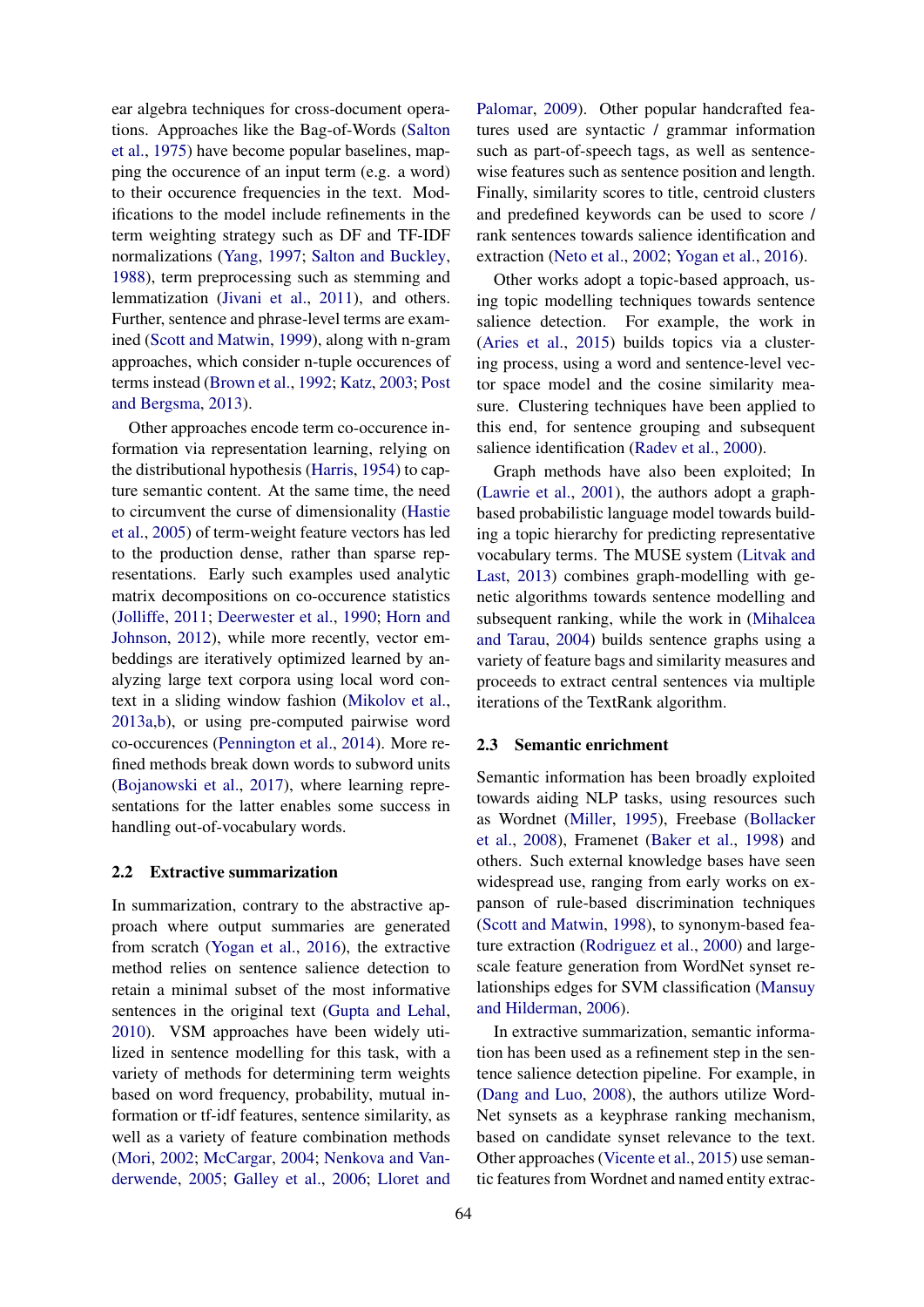tion, followed by a PCA-based post-processing step for dimensionality reduction. Wordnet is also utilized in [\(Li et al.,](#page-8-19) [2017\)](#page-8-19) where the authors use the resource for sentence similarity extraction, using synset similarity on the word level and treating the resulting scores as additional features for summarization and citation linkage.

Our approach bears some similarities with the work of [\(Vicente et al.,](#page-9-8) [2015\)](#page-9-8), extending the investigation to additional post-processing techniques to PCA, examining post-processing application strategies, and adopting deep neural word embeddings as the lexical representation, while grounding on a number of baselines. In the following section, we will describe our approach in detail, including text representation, semantic feature extraction, training and evaluation.

# <span id="page-2-0"></span>3 Proposed Method

### 3.1 Problem definition

We formulate the task of automatic summarization as a classification problem. Given a document consisting of N sentences  $D = \{s_1, s_2, \dots s_N\}$ and a ground truth (extractive) summary of size  $k, G = \{g_1, g_2, \ldots g_k\}, g_i \in D$ , a classificationbased extractive summarization system  $F$  selects salient sentences  $P = \{p_1, p_2, \ldots, p_k\}$  via  $F(D) = P$ , such that P is as close to G as possible. In this work,  $F(\cdot)$  is a data-driven machine learning model, built by exploiting statistical features in the input text.

### 3.2 Text representation

We use a variety of approaches for representing the textual component of a sentence. First, we employ Continuous Bag-of-Words (CBOW) variant of the popular word2vec model [\(Mikolov et al.,](#page-8-7) [2013b\)](#page-8-7), which builds vector representations of a word using a statistical language model that predicts the word based on its surrounding context. More formally, given a center word in a sentence,  $w_c$  and and a set of  $2k$  context words around it  $w_{context} = [w_{c-k} \ldots, w_{c-1}, w_{c+1}, \ldots, w_{c+k}],$ CBOW tries to optimize the conditional probabilistic neural language model  $P(w_c|w_{context})$ .

We train embeddings from scratch with this method, optimizing with the cross-entropy loss, ending up with a vector representation for each word in the dataset. We subsequently produce the final, sentence-level representation by averaging the vectors corresponding to words in a sentence.

In addition to embedding training, we examine the performance of pre-trained Fastext [\(Joulin et al.,](#page-8-20) [2016\)](#page-8-20) embeddings, produced by a model that captures subword information via character embeddings, enabling handling of out-of-vocabulary words. Additionally, we employ direct sentencelevel modelling alternatives via the doc2vec [\(Le](#page-8-21) [and Mikolov,](#page-8-21) [2014\)](#page-8-21) extension of word2vec, as well as a sentence-level TF-IDF baseline.

#### 3.3 Semantic representation

In order to capture and utilize semantic information in the text, we use the WordNet semantic graph [\(Miller,](#page-8-17) [1995\)](#page-8-17), a lexical database for English, often used as an external information source for machine learning research in classification, summarization, clustering and other tasks [\(Hung and Wermter,](#page-8-22) [2004;](#page-8-22) [Elberrichi et al.,](#page-7-11) [2008;](#page-7-11) [Liu et al.,](#page-8-23) [2007;](#page-8-23) [Morin and Bengio,](#page-8-24) [2005;](#page-8-24) [Bellare](#page-7-12) [et al.,](#page-7-12) [2004;](#page-7-12) [Dang and Luo,](#page-7-10) [2008;](#page-7-10) [Pal and Saha,](#page-8-25) [2014\)](#page-8-25). In Wordnet, semantic relations between concepts are captured in a semantic graph of synonymous sets (*synsets*), as well as multiple types of relations of lexical / semantic nature, such as ike hypernymy and hyponymy (is-a graph edges), meronymy (part-of relations, and others). We employ WordNet as an enrichment mechanism, extracting frequency-based features from corpus words. Specifically, we mine semantic concepts from each word in the text, arriving at a sparse high-dimensional bag-of-concepts for each document. This vector is concatenated to the lexical representation. To deal with the curse of dimensionality [\(Hastie et al.,](#page-7-2) [2005\)](#page-7-2) of this approach, we apply dimensionality reduction via PCA [\(Jolliffe,](#page-8-4) [2011\)](#page-8-4), LSA [\(Deerwester et al.,](#page-7-3) [1990\)](#page-7-3) or K-Means [\(Lloyd,](#page-8-26) [1982\)](#page-8-26). We apply each transformation on two settings; first, the semantic information channel is reduced, then concatenated with the sentence embedding vector. Alternatively, we apply the reduction on the concatenated, enriched vector itself.

### <span id="page-2-1"></span>4 Experiments

### <span id="page-2-3"></span>4.1 Datasets

We use the english version of the Multiling 2015 single-document summarization dataset [\(Gi](#page-7-13)[annakopoulos et al.,](#page-7-13) [2015;](#page-7-13) [Conroy et al.,](#page-7-14) [2015\)](#page-7-14) <sup>[1](#page-2-2)</sup> for our experimental evaluation. The dataset is

<span id="page-2-2"></span><sup>1</sup>[http://multiling.iit.demokritos.gr/](http://multiling.iit.demokritos.gr/pages/view/1516/multiling-2015) [pages/view/1516/multiling-2015](http://multiling.iit.demokritos.gr/pages/view/1516/multiling-2015)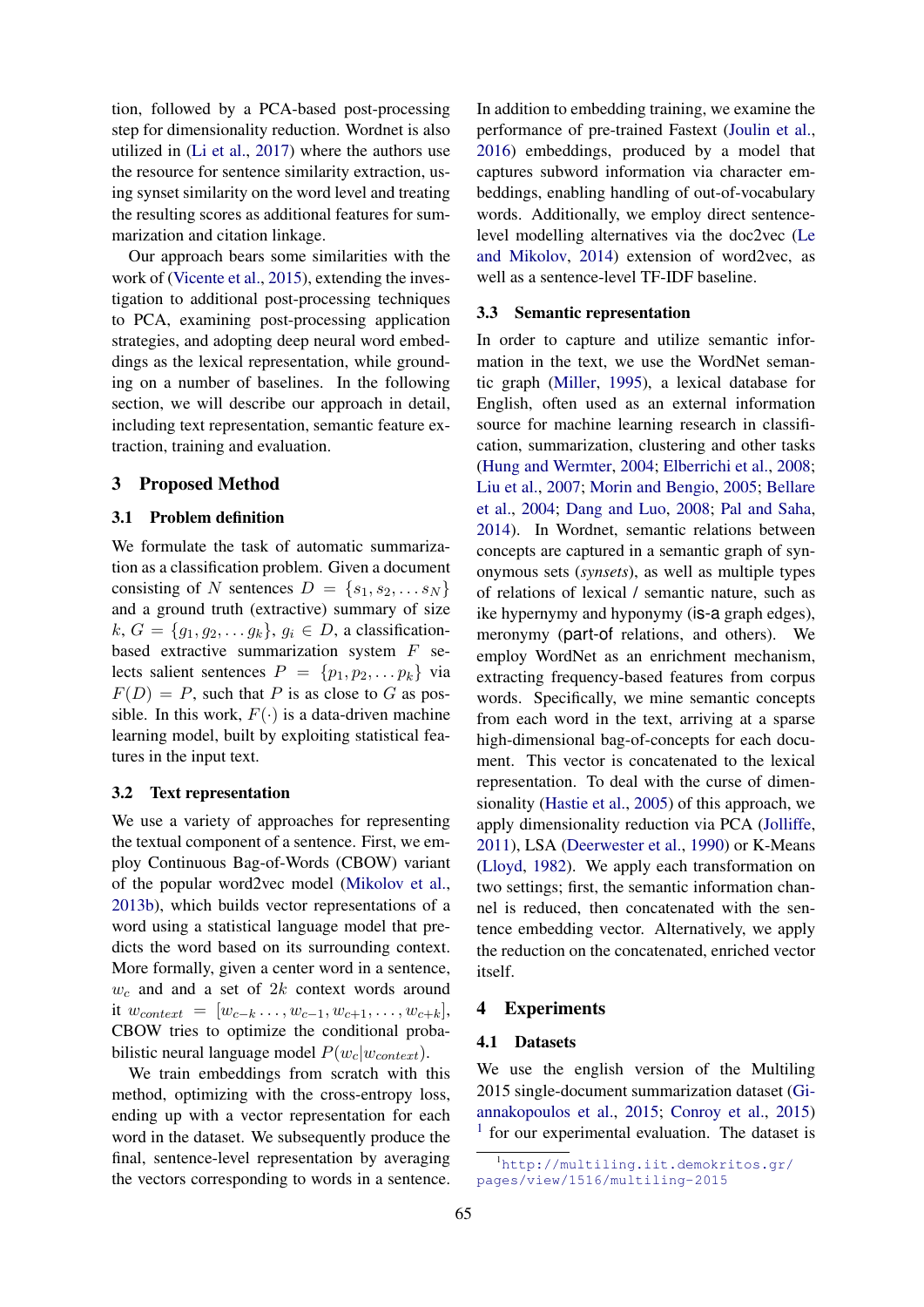| feature                    | train | test  |
|----------------------------|-------|-------|
| document sentences         | 233   | 184.9 |
| document summary sentences | 779   | 13.5  |
| document words             | 25.5  | 22.8  |
| samples                    | 6990  | 5546  |

<span id="page-3-0"></span>Table 1: Details of the Multiling 2015 singledocument summarization dataset. All values are averages accross documents, except from the number of samples.

built from wikipedia content, consisting of articles paired with a number of human-authored summaries. For each of 40 languages, 30 documents and summary sets are provided.

In this work, we focus on the English version of the dataset, due to our reliance on word embedding features, which are predomninantly available for the English language. In addition, we apply two preprocessing steps. First, we reformat the ground truth towards an extractive summarization setting, since the provided summaries are written from scratch. Specifically, we annotate source sentences with an extractive summarization binary label  $l \in \{0, 1\}$  (e.g. 1 if it is a member of the extractive summary and 0 otherwise). This is accomplised via the following steps. First, for each provided summary sentence  $p_i$ , we rank source sentences  $s \in S$  with respect to the n-gram overlap with  $p_i$ , after stopword filtering and excluding already positively-labelled sentences  $s_j \in S : l_j = 1, i \neq j$ . The top-ranked source sentence is matched to the ground truth summary sentence, and considered to be a member of the extractive summary. Secondly, in an effort to address the severe imbalance that results from the modifications of previous step (i.e. class 0 being 13 to 14 times more populous than class 1), we oversample positively labelled sentences for each document, arriving at a 2 : 1 negative to positive ratio, at most.

After these steps, we end up with the final version of the dataset which is described in detail in table [1.](#page-3-0) Having a sentence-level label for summary meronymy, we can thus produce the final summary by concatenating the positively classified sentences. It should be noted that via this setting, evaluating candidate summaries with the dataset provided ground truth summaries implies a minimum performance penalty. This is reported in the results in the succeeding section [4.3.](#page-3-1)

## 4.2 Setup

We train embeddings with the word2vec CBOW variant using gensim [\(Rehurek and Sojka,](#page-9-9) [2011\)](#page-9-9). We run the algorithm for 50 epochs, on a 10-word window, mantaining a minimum word frequency threshold of 2 occurences in the training text. We produce 50-dimensional embeddings via this process. In addition, we use the publicly available  $2$ , 300-dimensional pre-trained fastext embeddings for the corresponding configuration.

To setup the deep neural classifier, we run a grid search on the number of layers (ranging from 1 to 5) and layer size (ranging from 64 to 2048) for a multilayer perceptron architecture, using a 5-fold validation scheme. This process illustrated a 5 layer architecture of 512-neuron layers as the best performing, and is the one we adopt for all subsequent experiments. This architecture is trained for 80 epochs, reducing the learning rate on an adaptive learning rate reduction policy and mantaining an early-stopping protocol of 25 epochs.

Using this learning framework, we test each candidate configuration using a 5-fold validated scheme, reporting mean measure values as the overall result. For all measures, the cross-fold variance stayed below 10e−4 and is omitted. The Keras machine learning library  $3$  is used for building and training the neural models.

#### <span id="page-3-1"></span>4.3 Results and discussion

Tables [2](#page-5-0) and [3](#page-5-1) present experimental results for the evaluation of semantic augmentation on word2vec and fastext embeddings, respectively. Each configuration is evaluated in terms of micro and macro F1 score (mi-F and ma-F columns, respectively), with respect to classification performance of the oversampled dataset (as detailed in [4.1\)](#page-2-3). In addition, we measure Rouge-1 and Rouge-2 scores of the final composed summary (stiched together from positively classified input sentences) with respect to the hand-written ground truth summary provided in the dataset. Since the difference between the latter two guarantees a minimum error (see [4.1\)](#page-2-3), we report the best possible performance in the gt configuration, depicting performance for each evaluation measure when sentence classification is perfect. In addition, via the prob configuration we report a probabilistic baseline classifier, which decides based on the label distribution

<span id="page-3-2"></span><sup>2</sup><https://fasttext.cc/>

<span id="page-3-3"></span><sup>3</sup><https://keras.io/>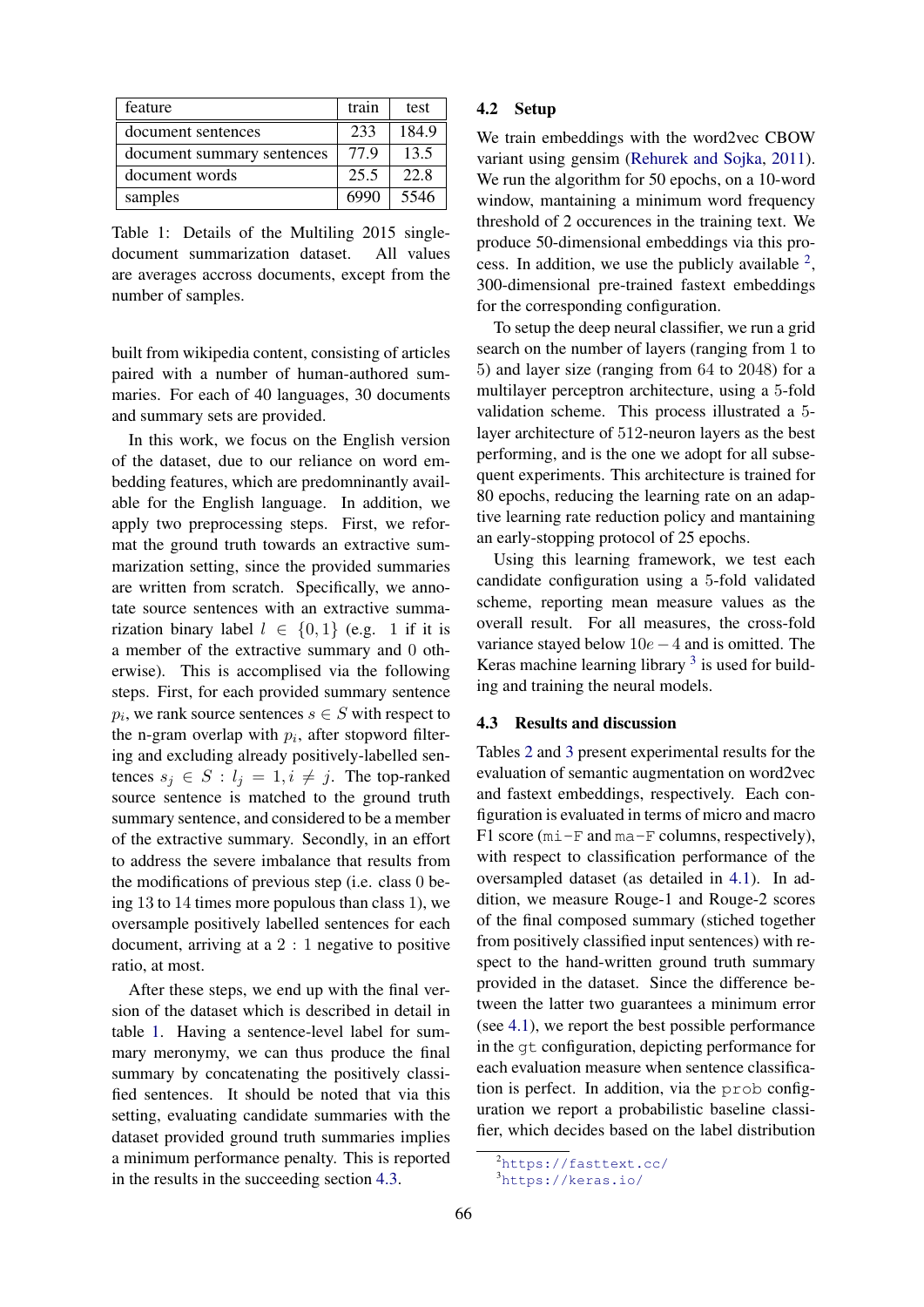in the training data. Moreover, token frequencybased baselines – namely bag-of-words (BOW) and TF-IDF [\(Salton and Buckley,](#page-9-3) [1988\)](#page-9-3) – are reported in the BOW and TF-IDF rows. Lexicalonly and semantically-augmented baseline runs are reported as  $x$  and  $x$ -sem respectively, where  $x \in [w2v, \text{fastext}]$ . Finally, the effect of each post-processing method on the semantically augmented baseline is illustrated, where a configuration of +conf-N denotes a vector post-processing method conf that produces N-dimensional vectors. The resulting vector dimension that is fed to the classfier is reported in the column dim, and the different semantic augmentation post-processing methods are denoted by  $tc - i.e.$  first transform the semantic channel, then concatenate to the embedding – and  $ct$  – i.e. concatenate the semantic vector to the lexical embedding, then apply the transformation.

Regarding word2vec trained embedings (table [2\)](#page-5-0), we can see that introducing semantic information improves macro F1, Rouge-1, Rouge-2 performance. Compared with the bag-based baselines, we observe the word2vec CBOW embeddings yielding worse micro F1 performance than both bag approaches, but considerably better Rouge scores. In addition, the semantically enriched w2v configuration outperforms the bag approaches in macro-F1 score and the examined Rouge measures.

In general, we observe that micro-F1 scores appear to be less reliable measures in this setting, given the considerable large class imbalance of the dataset. This is apparent in the baseline  $w2v$ and w2v-sem baseline runs, however the effect is most pronounced in k-means configurations for dimensions greater than 50, where the best micro-F1 score is encountered, but the performance of all other metrics is degenerate. This is understandable, since cases where the classifier completely relies on the majority class (0, or "non-summary sentences" in our case), it can converge to a state characterized by a total lack of positively classified sentences. This in turn produces zero rouge scores and sub-chance macro-averaged F1 scores, which is the case observed for these configurations. The best-performing configuration turns out to be LSA with 500-dimensional vectors, with regard to Rouge-1 and Rouge-2 scores, with the 100 dimensional PCA configuration performing best in terms of macro F1.

Regarding comparison between the two postprocessing strategies, we can observe that  $\pm c$  appears to be working slightly better when measuring micro-F1 scores, but in terms of macro-F1 and Rouge scores, concatenating prior to postprocessing works considerably better. This is not surprising, as the transformation of the bimodal vector into a common, shared space can be expected to be a far more efficient fusion of the lexical and semantic channels, compared to simple concatenation.

Regarding fastext-based runs, a similar baseline performance is observed. Bag-based baselines achieve best micro-F1 score, but inferior results in all other measures. Similarly to word2vec, the lexical-only fastext run achieves better F1 scores, however the semantically enriched embedding fares far better in terms of Rouge-1 and Rouge-2 performance. Likewise, similar behavior is observed with regard to post-processing and concatenation order and the usefulness of the micro-F1 score compared to the other measures. Notably, the 50-dimensional LSA performs well with the tc strategy, while an analogous degenerate behaviour is evident with the K-means configurations. As in the word2vec run, the 500 dimensional LSA produces the best macro-F1 and Rouge scores.

Comparing the word2vec and fastext-based runs, we can observe the word2vec configurations (trained on the target dataset from scratch) achieve better Rouge-1 and Rouge-2 scores than the pretrained fastext embeddings, on the best configurations of both baseline and best performing postprocessed configurations (500-dimensional LSA).

In light of these results, we return to the research questions stated in the beginning of this document.

# • Can the introduction of semantic information in the network input improve extractive summarization performance?

It appears that the introduction of semantic information can introduce benefits to the extractive summarization pipeline. This is illustrated by the Rouge scores, which are considerably improved in the augmented configurations, for both embeddings examined. On the contrary, micro / macro-F1 results are either not significantly affected or can even deteriorate. However, as discussed above, we argue that the severe class imbalance of the dataset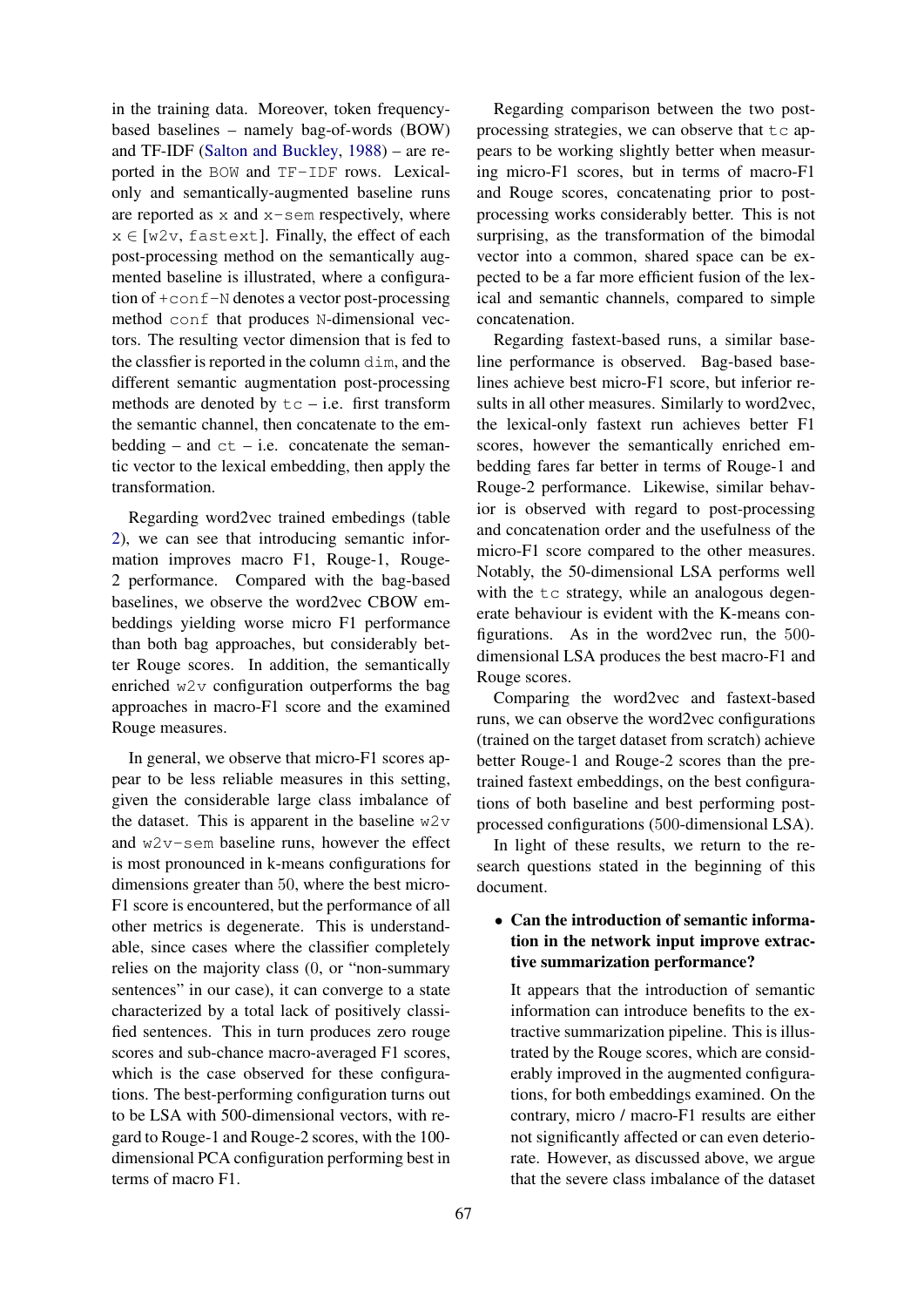| config      | dim   | mi-F   |        | ma-F   |        | Rouge-1 |       | Rouge-2 |       |
|-------------|-------|--------|--------|--------|--------|---------|-------|---------|-------|
| gt          | N/A   | 1.000  |        | 1.000  |        | 0.414   |       | 0.132   |       |
| prob        | N/A   | 0.871  |        | 0.501  |        | 0.051   |       | 0.009   |       |
| <b>BOW</b>  | 15852 | 0.9254 |        | 0.5131 |        | 0.094   |       | 0.017   |       |
| TF-IDF      | 15852 | 0.9260 |        | 0.5122 |        | 0.085   |       | 0.015   |       |
| w2v         | 50    | 0.923  |        | 0.508  |        | 0.151   |       | 0.027   |       |
| $w2v$ -sem  | 10292 | 0.906  |        | 0.519  |        | 0.260   |       | 0.048   |       |
| config      | dim   | tc     | ct     | tc     | ct     | tc      | ct    | tc      | ct    |
| $+$ lsa-50  | 100   | 0.9225 | 0.9214 | 0.5223 | 0.5222 | 0.166   | 0.195 | 0.030   | 0.036 |
| $+$ lsa-100 | 150   | 0.9202 | 0.9207 | 0.5164 | 0.5217 | 0.188   | 0.202 | 0.038   | 0.038 |
| $+$ lsa-250 | 300   | 0.9197 | 0.9165 | 0.5198 | 0.5289 | 0.181   | 0.246 | 0.037   | 0.040 |
| $+$ lsa-500 | 550   | 0.9218 | 0.9053 | 0.5190 | 0.5337 | 0.159   | 0.305 | 0.030   | 0.059 |
| $+pca-50$   | 100   | 0.9208 | 0.9101 | 0.5195 | 0.5329 | 0.193   | 0.242 | 0.039   | 0.049 |
| $+pca-100$  | 150   | 0.9207 | 0.9141 | 0.5206 | 0.5349 | 0.178   | 0.234 | 0.036   | 0.047 |
| $+pca-250$  | 300   | 0.9217 | 0.9146 | 0.5217 | 0.5250 | 0.171   | 0.237 | 0.035   | 0.044 |
| $+$ pca-500 | 550   | 0.9223 | 0.9107 | 0.5202 | 0.5254 | 0.161   | 0.255 | 0.032   | 0.049 |
| +kmeans-50  | 100   | 0.9089 | 0.9257 | 0.5267 | 0.4821 | 0.252   | 0.018 | 0.056   | 0.005 |
| +kmeans-100 | 150   | 0.9028 | 0.9272 | 0.5107 | 0.4811 | 0.133   | 0.000 | 0.028   | 0.000 |
| +kmeans-250 | 300   | 0.9272 | 0.9272 | 0.4811 | 0.4811 | 0.000   | 0.000 | 0.000   | 0.000 |
| +kmeans-500 | 550   | 0.9272 | 0.9272 | 0.4811 | 0.4811 | 0.000   | 0.000 | 0.000   | 0.000 |

<span id="page-5-0"></span>Table 2: Experimental results on the MultiLing 2015 MSS dataset using 50-dimensional word2vec embeddings. Bold values indicate maxima across rows for that column. Underlined values correspond an improvement over the counterpart configuration ( $tc$  versus  $ct$ , or  $x$  versus  $x$ -sem).

| config         | dim   | mi-F   |        | ma-F   |        | Rouge-1 |       | Rouge-2 |       |
|----------------|-------|--------|--------|--------|--------|---------|-------|---------|-------|
| gt             | N/A   | 1.000  |        | 1.000  |        | 0.414   |       | 0.132   |       |
| prob           | N/A   | 0.871  |        | 0.501  |        | 0.051   |       | 0.009   |       |
| <b>BOW</b>     | 15852 | 0.9254 |        | 0.5131 |        | 0.094   |       | 0.017   |       |
| TF-IDF         | 15852 | 0.9260 |        | 0.5122 |        | 0.085   |       | 0.015   |       |
| fastext        | 300   | 0.923  |        | 0.517  |        | 0.156   |       | 0.029   |       |
| fastext-sem    | 10542 | 0.919  |        | 0.516  |        | 0.204   |       | 0.043   |       |
| config         | dim   | tc     | ct     | tc     | ct     | tc      | ct    | tc      | ct    |
| $+$ lsa-50     | 350   | 0.9167 | 0.9214 | 0.5231 | 0.5195 | 0.206   | 0.182 | 0.038   | 0.032 |
| $+$ lsa-100    | 400   | 0.9200 | 0.9212 | 0.5196 | 0.5224 | 0.171   | 0.189 | 0.032   | 0.036 |
| $+$ lsa-250    | 550   | 0.9237 | 0.9134 | 0.5221 | 0.5370 | 0.145   | 0.278 | 0.031   | 0.053 |
| $+$ lsa $-500$ | 800   | 0.9243 | 0.9083 | 0.5201 | 0.5373 | 0.128   | 0.296 | 0.025   | 0.056 |
| $+pca-50$      | 350   | 0.9186 | 0.9145 | 0.5205 | 0.5319 | 0.182   | 0.234 | 0.036   | 0.045 |
| $+$ pca-100    | 400   | 0.9208 | 0.9160 | 0.5187 | 0.5369 | 0.160   | 0.230 | 0.037   | 0.044 |
| $+$ pca-250    | 550   | 0.9233 | 0.9146 | 0.5210 | 0.5286 | 0.189   | 0.229 | 0.038   | 0.045 |
| $+$ pca-500    | 800   | 0.9239 | 0.9096 | 0.5223 | 0.5261 | 0.152   | 0.255 | 0.032   | 0.047 |
| +kmeans-50     | 350   | 0.8995 | 0.9238 | 0.4928 | 0.4833 | 0.071   | 0.022 | 0.018   | 0.006 |
| +kmeans-100    | 400   | 0.8903 | 0.9272 | 0.4897 | 0.4811 | 0.071   | 0.000 | 0.018   | 0.000 |
| +kmeans-250    | 550   | 0.9272 | 0.9272 | 0.4811 | 0.4811 | 0.000   | 0.000 | 0.000   | 0.000 |
| +kmeans-500    | 800   | 0.9272 | 0.9272 | 0.4811 | 0.4811 | 0.000   | 0.000 | 0.000   | 0.000 |

<span id="page-5-1"></span>Table 3: Experimental results on the MultiLing 2015 MSS dataset using 300-dimensional fasttext embeddings. Bold values indicate maxima across rows for that column. Underlined values correspond an improvement over the counterpart configuration ( $tc$  versus  $ct$ , or x versus  $x$ -sem).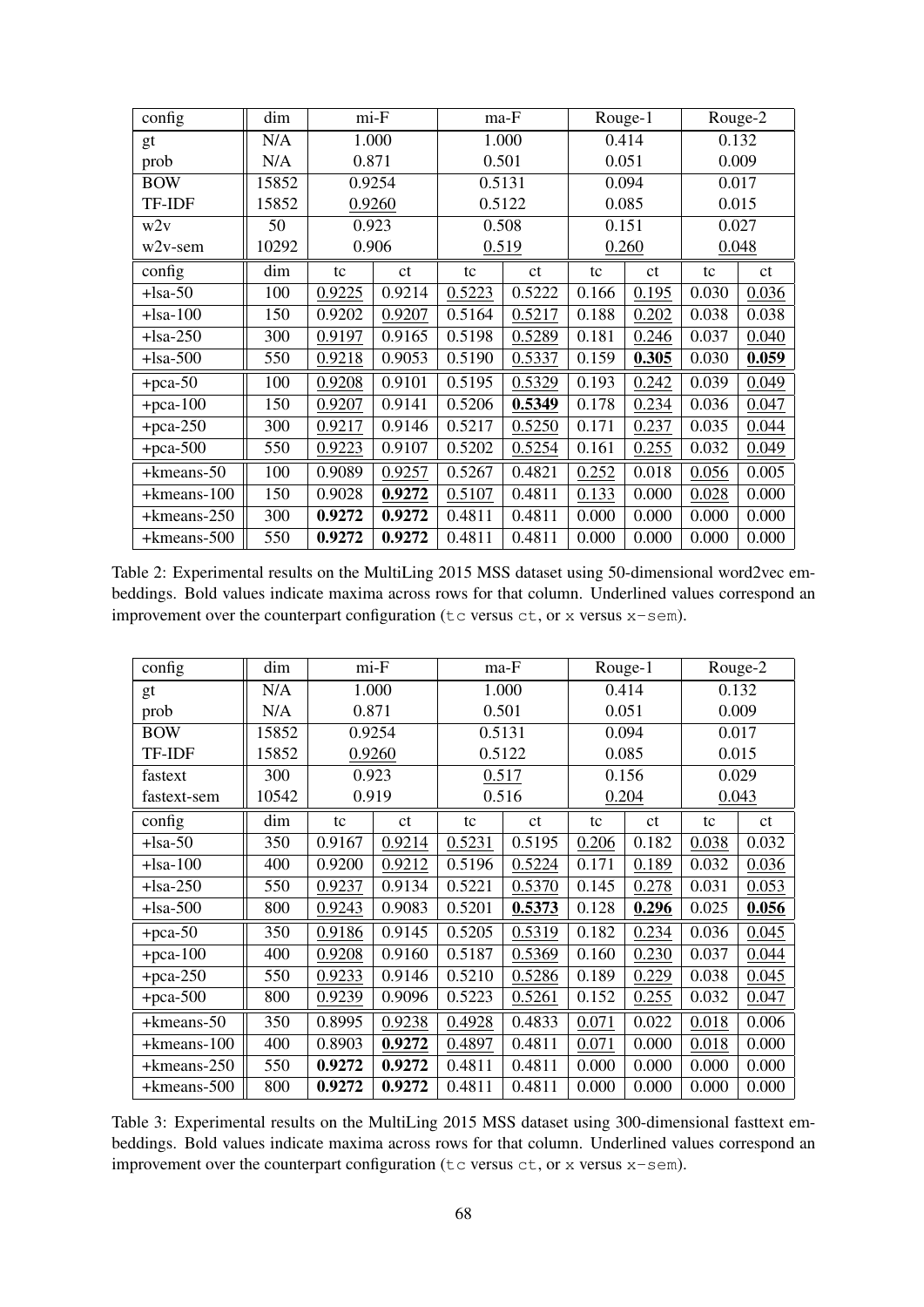makes these measures less indicative of system performance, compared to Rouge.

# • Does the semantic augmentation process benefit via dimensionality reduction postprocessing methods?

The augmentation process can improve with post-processing methods. This is expected, since the sparse bag-based semantic vectors are bound to contain noise and/or redundant and overlapping information that will affect the learning model further down the summarization pipeline. For both embeddings examined, such configurations improve upon the baseline and achieve the best scores, for all evaluation measures included.

LSA-based transformations achieve top Rouge performance for both embeddings covered, as well as top F1 scores for the fastext embedding, with its frequency-based decomposition appearing to work better than PCA analysis. On the contrary, Kmeans clustering mostly failed to capture underlying semantic content into meaningful groups, especialy for higher dimensions examined. Additionally, the post-processing transformation methods work best mostly when applied to the concatenated lexical and semantic vectors, rather than transforming the semantic information alone and then conatenating.

Apart from the specific research questions, it is notable that the large class imbalance has to be carefully handled, as – even with the dataset oversampling measures taken – the sentence classifier can converge into degenerate cases, as was the case with the higher dimensional configurations of K-means.

At this point, we note that since our system does not account for selected sentence order, we limit our comparison of each approach to only the gt configuration, rather than the human-authored summaries; even for cases with perfect classification performance, the results are far from optimal (e.g. Rouge 1, Rouge 2 scores of 1.0) since there is no guarantee that sentence order is preserved in the extractive ground truth generation, detailed in [4.1.](#page-2-3) This introduces an upper bound to performance and prevents meaningful comparison to related work. Instead, this study illustrates the contribution of semantic information to the pipeline, as illustrated above.

As a last note, we compare our results with respect to the unaltered, human-written summaries – i.e. which are not composed of input sentences as per the extractive setting, after reiterate that our preliminary approach does not take into account sentence order or target length. First, the gt extractive ground truth we generated achieves an Rouge-1 and Rouge-2 score of 0.245 and 0.57 respectively, effectively serving as an upper bound for our performance. The best-performing 500 dimensional LSA configuration for word2vec trained embeddings performs at 0.196 and 0.015 for Rouge-1 and Rouge-2, respectively, and 0.191, 0.014 for fasttext. These results fall short of the system performance levels on previous MultiLing community tasks [\(Con](#page-7-14)[roy et al.,](#page-7-14) [2015\)](#page-7-14), however the goal of this investigation was solely to illustrate the utility of the semantic component; future work (outlined below) plans on addressing this issue and align our results toward related work comparability.

# <span id="page-6-0"></span>5 Conclusions

In this work, we investigated the contribution of semantically enriching word embedding-based approaches to extractive summarization. Pretrained embeddings as well as embeddings trained from scratch on the target dataset were utilized. For the semantic channel, frequency-based concept information from Wordnet is extracted, postprocessed with a range of feature transformation and clustering methods prior or after concatenation with the lexical embeddings. A wide evaluation was performed on multiple configuration combinations and transformation dimensions, using micro/macro F1 and Rouge-1/Rouge-2 scores. Initial results show semantic such augmentation approaches can introduce considerable benefits to baseline approaches in terms of macro F1, Rouge-1 and Rouge-2 scores, with micro-F1 deemed inadequate for highly imbalanced problems such as the extractive summarization setting examined here. LSA-based decomposition works best out of the variants examined, outperforming PCA and Kmeans post-processing in terms of Rouge. In the future, more sophisticated transformation methods could be explored, such as encoder-decoder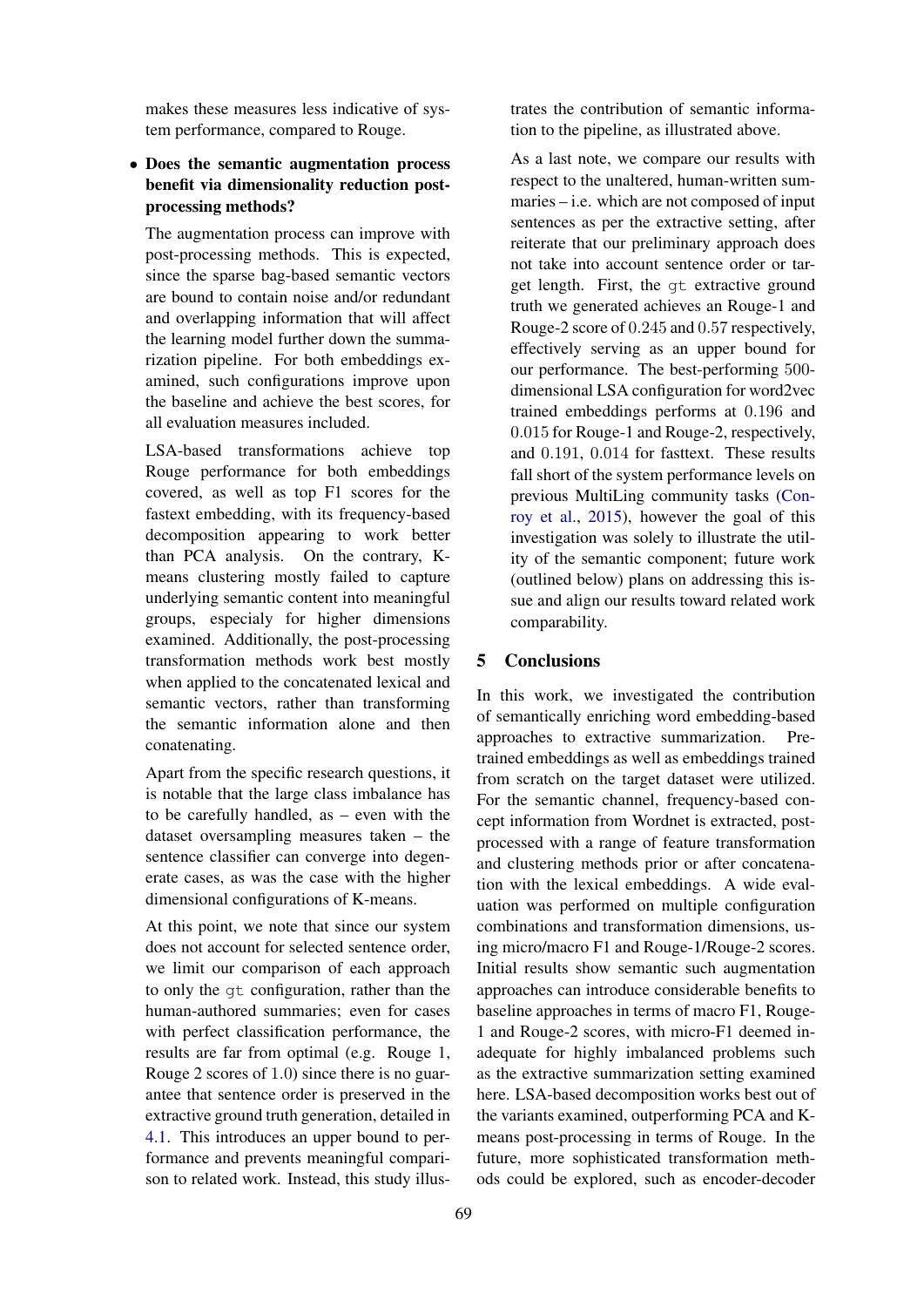schemes via recurrent neural networks [\(Hochre](#page-7-15)[iter and Schmidhuber,](#page-7-15) [1997\)](#page-7-15), dynamically fusing word embeddings into a sentence encoding and eliminating the need for word averaging in sentence-level vector generation. Alternatively, sequence-based classification could be explored in a similar fashion. Moreover, higher transformation dimensions could be covered, given the best configuration examined lied on the highest end of the exmained range (500) and additional semantic resources can be utilized, via the bag-based approach used in this study, or by alternative methods of semantic vector generation [\(Faruqui et al.,](#page-7-16) [2014\)](#page-7-16). Finally, the natural next step in our work would be the application of our semantic augmentation approach with a sentence ranking and a target length constraint mechanisms, in order to make the results of pipeline fairly comparable to related summarization systems.

### References

- <span id="page-7-7"></span>Abdelkrime Aries, Djamel Eddine Zegour, and Khaled Walid Hidouci. 2015. Allsummarizer system at multiling 2015: Multilingual single and multi-document summarization. In *Proceedings of the 16th Annual Meeting of the Special Interest Group on Discourse and Dialogue*. pages 237–244.
- <span id="page-7-9"></span>Collin F Baker, Charles J Fillmore, and John B Lowe. 1998. The berkeley framenet project. In *Proceedings of the 17th international conference on Computational linguistics-Volume 1*. Association for Computational Linguistics, pages 86–90.
- <span id="page-7-12"></span>Kedar Bellare, Anish Das Sarma, Atish Das Sarma, Navneet Loiwal, Vaibhav Mehta, Ganesh Ramakrishnan, and Pushpak Bhattacharyya. 2004. Generic text summarization using wordnet. In *LREC*.
- <span id="page-7-4"></span>Piotr Bojanowski, Edouard Grave, Armand Joulin, and Tomas Mikolov. 2017. Enriching word vectors with subword information. *Transactions of the Association for Computational Linguistics* 5:135–146.
- <span id="page-7-8"></span>Kurt Bollacker, Colin Evans, Praveen Paritosh, Tim Sturge, and Jamie Taylor. 2008. Freebase: a collaboratively created graph database for structuring human knowledge. In *Proceedings of the 2008 ACM SIGMOD international conference on Management of data*. AcM, pages 1247–1250.
- <span id="page-7-0"></span>Peter F Brown, Peter V DeSouza, Robert L Mercer, Vincent J Della Pietra, and Jenifer C Lai. 1992. [Class-based n-gram models of natural lan](http://www.aclweb.org/anthology/J92-4003)[guage.](http://www.aclweb.org/anthology/J92-4003) *Comput. Linquistics* 18(1950):467–479. [http://www.aclweb.org/anthology/J92-4003.](http://www.aclweb.org/anthology/J92-4003)
- <span id="page-7-14"></span>John M. Conroy, Jeff Kubina, Peter A. Rankel, and Julia S. Yang. 2015. *Multilingual Summarization*

*and Evaluation Using Wikipedia Featured Articles*, chapter Chapter 9, pages 281–336.

- <span id="page-7-10"></span>CHENGHUA Dang and XINJUN Luo. 2008. Wordnet-based dcument summarization. In *WSEAS International Conference. Proceedings. Mathematics and Computers in Science and Engineering*. World Scientific and Engineering Academy and Society, 7.
- <span id="page-7-3"></span>Scott Deerwester, Susan T ST Dumais, George W GW Furnas, Thomas K Landauer, and<br>Richard Harshman. 1990. Indexing by la-Richard Harshman. 1990. [tent semantic analysis.](https://doi.org/10.1002/(SICI)1097-4571(199009)41:6<391::AID-ASI1>3.0.CO;2-9) *J. Am. Soc. Inf. Sci.* 41(6):391. [https://doi.org/10.1002/\(SICI\)1097-](https://doi.org/10.1002/(SICI)1097-4571(199009)41:6<391::AID-ASI1>3.0.CO;2-9) [4571\(199009\)41:6¡391::AID-ASI1¿3.0.CO;2-9.](https://doi.org/10.1002/(SICI)1097-4571(199009)41:6<391::AID-ASI1>3.0.CO;2-9)
- <span id="page-7-11"></span>Zakaria Elberrichi, Abdelattif Rahmoun, and Mohamed Amine Bentaalah. 2008. Using wordnet for text categorization. *International Arab Journal of Information Technology (IAJIT)* 5(1).
- <span id="page-7-16"></span>Manaal Faruqui, Jesse Dodge, Sujay K. Jauhar, Chris Dyer, Eduard Hovy, and Noah A. Smith. 2014. [Retrofitting word vectors to seman](https://doi.org/10.3115/v1/N15-1184)[tic lexicons.](https://doi.org/10.3115/v1/N15-1184) *arXiv Prepr. arXiv1411.4166* (i). [https://doi.org/10.3115/v1/N15-1184.](https://doi.org/10.3115/v1/N15-1184)
- <span id="page-7-6"></span>Michel Galley, Jonathan Graehl, Kevin Knight, Daniel Marcu, Steve DeNeefe, Wei Wang, and Ignacio Thayer. 2006. Scalable inference and training of context-rich syntactic translation models. In *Proceedings of the 21st International Conference on Computational Linguistics and the 44th annual meeting of the Association for Computational Linguistics*. Association for Computational Linguistics, pages 961–968.
- <span id="page-7-13"></span>George Giannakopoulos, Jeff Kubina, John Conroy, Josef Steinberger, Benoit Favre, Mijail Kabadjov, Udo Kruschwitz, and Massimo Poesio. 2015. Multiling 2015: multilingual summarization of single and multi-documents, on-line fora, and call-center conversations. In *Proceedings of the 16th Annual Meeting of the Special Interest Group on Discourse and Dialogue*. pages 270–274.
- <span id="page-7-5"></span>Vishal Gupta and Gurpreet Singh Lehal. 2010. A survey of text summarization extractive techniques. *Journal of emerging technologies in web intelligence* 2(3):258–268.
- <span id="page-7-1"></span>Zellig S Harris. 1954. Distributional structure. *Word* 10(2-3):146–162.
- <span id="page-7-2"></span>Trevor Hastie, Robert Tibshirani, Jerome Friedman, and James Franklin. 2005. The elements of statistical learning: data mining, inference and prediction. *The Mathematical Intelligencer* 27(2):83–85.
- <span id="page-7-15"></span>Sepp Hochreiter and Jurgen Jürgen Schmid-<br>
huber. 1997. Long short-term mem-[Long short-term mem](https://doi.org/10.1162/neco.1997.9.8.1735)[ory.](https://doi.org/10.1162/neco.1997.9.8.1735) *Neural Comput.* 9(8):1–32. [https://doi.org/10.1162/neco.1997.9.8.1735.](https://doi.org/10.1162/neco.1997.9.8.1735)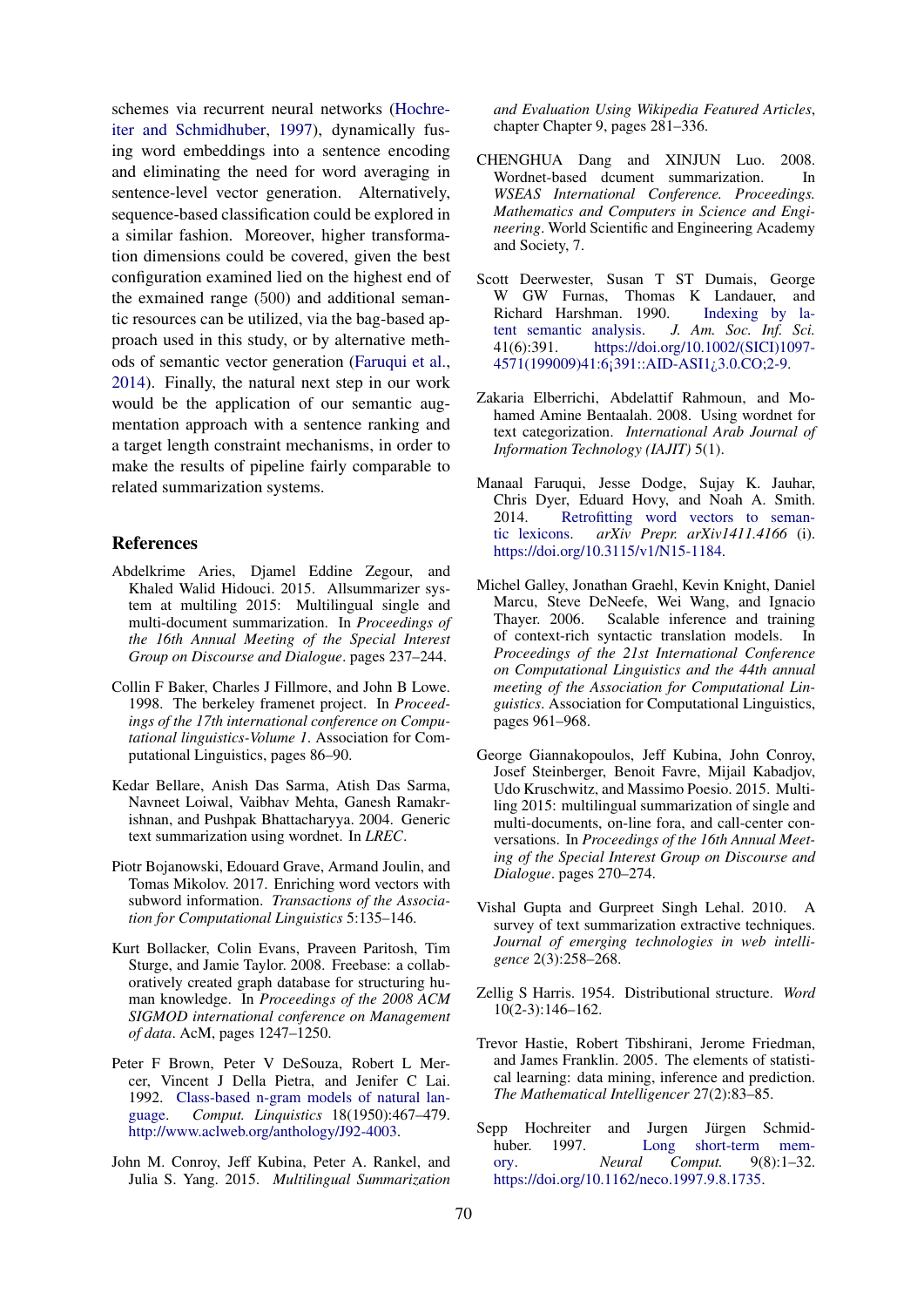- <span id="page-8-5"></span>Roger A Horn and Charles R Johnson. 2012. *Matrix analysis*. Cambridge university press.
- <span id="page-8-22"></span>Chihli Hung and Stefan Wermter. 2004. Neural network based document clustering using wordnet ontologies. *International Journal of Hybrid Intelligent Systems* 1(3-4):127–142.
- <span id="page-8-1"></span>Anjali Ganesh Jivani, Others, and Ganesh Jivani Anjali. 2011. [A comparative study of stemming al](https://www.researchgate.net/profile/Anjali{_}Jivani/publication/284038938{_}A{_}Comparative{_}Study{_}of{_}Stemming{_}Algorithms/links/56ef8c3008aed17d09f87abd.pdf)[gorithms.](https://www.researchgate.net/profile/Anjali{_}Jivani/publication/284038938{_}A{_}Comparative{_}Study{_}of{_}Stemming{_}Algorithms/links/56ef8c3008aed17d09f87abd.pdf) *Int. J. Comp. Tech. Appl* 2(6):1930–1938.
- <span id="page-8-4"></span>Ian Jolliffe. 2011. Principal component analysis. In *International encyclopedia of statistical science*, Springer, pages 1094–1096.
- <span id="page-8-20"></span>Armand Joulin, Edouard Grave, Piotr Bojanowski, and Tomas Mikolov. 2016. [Bag of tricks for efficient text](https://arxiv.org/pdf/1607.01759.pdf) [classification](https://arxiv.org/pdf/1607.01759.pdf) [https://arxiv.org/pdf/1607.01759.pdf.](https://arxiv.org/pdf/1607.01759.pdf)
- <span id="page-8-2"></span>S Katz. 2003. Estimation of probabilities from sparse data for the language model component of a speech recognizer (February):2–4.
- <span id="page-8-14"></span>Dawn Lawrie, W Bruce Croft, and Arnold Rosenberg. 2001. Finding topic words for hierarchical summarization. In *Proceedings of the 24th annual international ACM SIGIR conference on Research and development in information retrieval*. ACM, pages 349–357.
- <span id="page-8-21"></span>Quoc Le and Tomas Mikolov. 2014. Distributed representations of sentences and documents. In *International Conference on Machine Learning*. pages 1188–1196.
- <span id="page-8-0"></span>Yann LeCun, Yoshua Bengio, Geoffrey Hinton, Lecun Y., Bengio Y., and Hinton G. 2015. [Deep learning.](https://doi.org/10.1038/nature14539) *Nature* 521(7553):436–444. [https://doi.org/10.1038/nature14539.](https://doi.org/10.1038/nature14539)
- <span id="page-8-19"></span>Lei Li, Yazhao Zhang, Liyuan Mao, Junqi Chi, Moye Chen, and Zuying Huang. 2017. Cist@ clscisumm-17: Multiple features based citation linkage, classification and summarization. In *BIRNDL@ SIGIR (2)*. pages 43–54.
- <span id="page-8-15"></span>Marina Litvak and Mark Last. 2013. Multilingual single-document summarization with muse. In *Proceedings of the MultiLing 2013 Workshop on Multilingual Multi-document Summarization*. pages 77– 81.
- <span id="page-8-23"></span>Ying Liu, Peter Scheuermann, Xingsen Li, and Xingquan Zhu. 2007. Using wordnet to disambiguate word senses for text classification. In *international conference on computational science*. Springer, pages 781–789.
- <span id="page-8-12"></span>Elena Lloret and Manuel Palomar. 2009. A gradual combination of features for building automatic summarisation systems. In *International Conference on Text, Speech and Dialogue*. Springer, pages 16–23.
- <span id="page-8-26"></span>Stuart Lloyd. 1982. Least squares quantization in pcm. *IEEE Trans. Inf. theory* 28(2):129–137.
- <span id="page-8-18"></span>Trevor N Mansuy and Robert J Hilderman. 2006. Evaluating wordnet features in text classification models. In *FLAIRS Conference*. pages 568–573.
- <span id="page-8-16"></span><span id="page-8-10"></span>Victoria McCargar. 2004. Statistical approaches to automatic text summarization. *Bulletin of the American Society for Information Science and Technology* 30(4):21–25.

https://www.researchgate.net/profile/Anjali\_Jivani/publication/284038938*pdical methods in maural Stemming* Algorithms/links Rada Mihalcea and Paul Tarau. 2004. Textrank: Bringing order into text. In *Proceedings of the 2004 conprocessing*. pages 404–411.

- <span id="page-8-6"></span>Tomas Mikolov, Kai Chen, Greg Corrado, and Jeffrey Dean. 2013a. Efficient estimation of word representations in vector space. *arXiv preprint arXiv:1301.3781* .
- <span id="page-8-7"></span>Tomas Mikolov, Ilya Sutskever, Kai Chen, Greg S Corrado, and Jeff Dean. 2013b. Distributed representations of words and phrases and their compositionality. In *Advances in neural information processing systems*. pages 3111–3119.
- <span id="page-8-17"></span>George A Miller. 1995. Wordnet: a lexical database for english. *Commun. ACM* 38(11):39–41.
- <span id="page-8-9"></span>Tatsunori Mori. 2002. Information gain ratio as term weight: the case of summarization of ir results. In *COLING 2002: The 19th International Conference on Computational Linguistics*.
- <span id="page-8-24"></span>Frederic Morin and Yoshua Bengio. 2005. [Hierarchical](https://doi.org/10.1109/JCDL.2003.1204852) [probabilistic neural network language model.](https://doi.org/10.1109/JCDL.2003.1204852) *Proc. Tenth Int. Work. Artif. Intell. Stat.* pages 246–252. [https://doi.org/10.1109/JCDL.2003.1204852.](https://doi.org/10.1109/JCDL.2003.1204852)
- <span id="page-8-11"></span>Ani Nenkova and Lucy Vanderwende. 2005. The impact of frequency on summarization. *Microsoft Research, Redmond, Washington, Tech. Rep. MSR-TR-2005* 101.
- <span id="page-8-13"></span>Joel Larocca Neto, Alex A Freitas, and Celso AA Kaestner. 2002. Automatic text summarization using a machine learning approach. In *Brazilian Symposium on Artificial Intelligence*. Springer, pages 205–215.
- <span id="page-8-25"></span>Alok Ranjan Pal and Diganta Saha. 2014. An approach to automatic text summarization using wordnet. In *2014 IEEE International Advance Computing Conference (IACC)*. IEEE, pages 1169–1173.
- <span id="page-8-8"></span>Jeffrey Pennington, Richard Socher, and Christopher Manning. 2014. Glove: Global vectors for word representation. In *Proceedings of the 2014 conference on empirical methods in natural language processing (EMNLP)*. pages 1532–1543.
- <span id="page-8-3"></span>Matt Post and Shane Bergsma. 2013. Explicit and implicit syntactic features for text classification. In *Proceedings of the 51st Annual Meeting of the Association for Computational Linguistics (Volume 2: Short Papers)*. volume 2, pages 866–872.